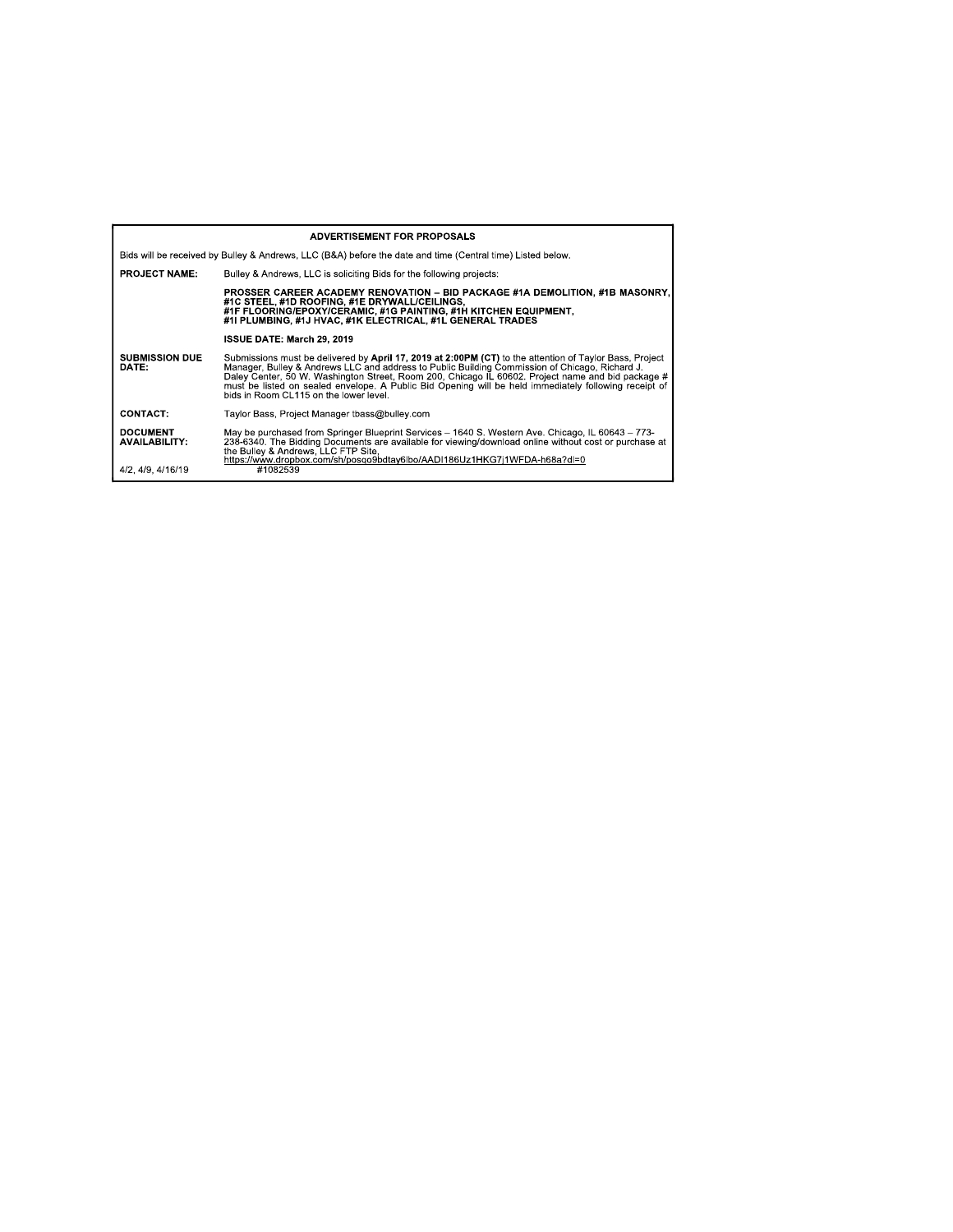## **Payment Receipt**

# **CHICAGO SUN\*TIMES**

#### **Friday, March 29, 2019**

| Transaction Type: Payment             |                                      |                               | Customer Type: Business Transient     |              |       |            |
|---------------------------------------|--------------------------------------|-------------------------------|---------------------------------------|--------------|-------|------------|
| Order Number: 0001082539              |                                      | Customer Category: UNVERIFIED |                                       |              |       |            |
| Payment Method: Credit Card           |                                      | <b>Customer Status:</b>       |                                       |              |       |            |
| Bad Debt: -                           |                                      | Customer Group: Classified    |                                       |              |       |            |
|                                       | Credit Card Number: ************1868 |                               | Customer Trade: <b>UNVERIFIED</b>     |              |       |            |
| Credit Card Expire Date: 5/28/2019    |                                      | Account Number: 100288157     |                                       |              |       |            |
| Payment Amount: \$2,016.00            |                                      | Phone Number: 7736452021      |                                       |              |       |            |
| Reference Number: 024896              |                                      | Company / Individual: Company |                                       |              |       |            |
| Charge to Company: Sun Times Media    |                                      |                               | Customer Name: BULLEY & ANDREWS       |              |       |            |
|                                       | Category: Classified                 |                               |                                       |              |       |            |
| Credit to Transaction Number: P481739 |                                      |                               | Customer Address: 1755 W ARMITAGE AVE |              |       |            |
| Invoice Text:                         |                                      |                               | ATTN: PETER M. KUHN, LEED AP          |              |       |            |
| Invoice Notes:                        |                                      |                               | <b>CHICAGO</b>                        | $\mathbf{I}$ | 60622 | <b>USA</b> |
|                                       |                                      | Check Number:                 |                                       |              |       |            |
|                                       |                                      | Routing Number:               |                                       |              |       |            |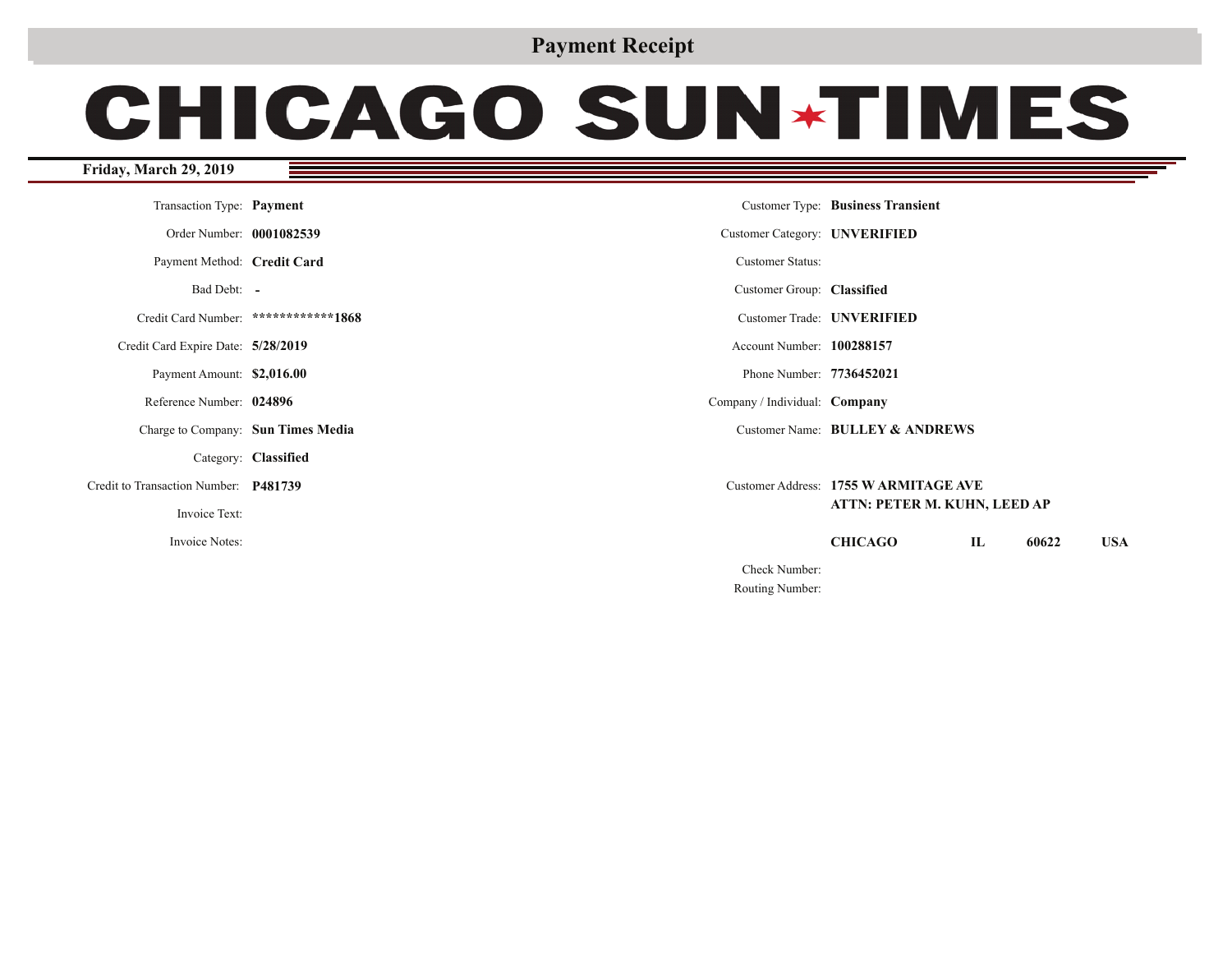

## **ADVERTISEMENT FOR PROPOSALS**

Bids will be received by Bulley & Anderws, LLC (B&A) before the date and time (Central time) Listed below.

| <b>PROJECT NAME:</b>                    | Bulley & Andrews, LLC is soliciting Bids for the following projects:                                                                                                                                                                                                                                                                                                                                                                                                 |
|-----------------------------------------|----------------------------------------------------------------------------------------------------------------------------------------------------------------------------------------------------------------------------------------------------------------------------------------------------------------------------------------------------------------------------------------------------------------------------------------------------------------------|
|                                         | <b>PROSSER CAREER ACADEMY RENOVATION - BID PACKAGE #1A DEMOLITION, #1B</b><br>MASONRY, #1C STEEL, #1D ROOFING, #1E DRYWALL/CEILINGS,<br>#1F FLOORING/EPOXY/CERAMIC, #1G PAINTING, #1H KITCHEN EQUIPMENT,<br>#1I PLUMBING, #1J HVAC, #1K ELECTRICAL, #1L GENERAL TRADES<br><b>ISSUE DATE: March 29, 2019</b>                                                                                                                                                          |
| <b>SUBMISSION DUE</b><br>DATE:          | Submissions must be delivered by April 17, 2019 at 2:00PM (CT) to the attention of<br>Taylor Bass, Project Manager, Bulley & Andrews LLC and address to Public Building<br>Commission of Chicago, Richard J. Daley Center, 50 W. Washington Street, Room 200,<br>Chicago IL 60602. Project name and bid package # must be listed on sealed envelope. A<br>Public Bid Opening will be held immediately following receipt of bids in Room CL115 on<br>the lower level. |
| <b>CONTACT:</b>                         | Taylor Bass, Project Manager tbass@bulley.com                                                                                                                                                                                                                                                                                                                                                                                                                        |
| <b>DOCUMENT</b><br><b>AVAILABILITY:</b> | May be purchased from Springer Blueprint Services - 1640 S. Western Ave. Chicago, IL<br>60643 - 773-238-6340. The Bidding Documents are available for viewing/download online<br>without cost or purchase at the Bulley & Andrews, LLC FTP Site,<br>https://www.dropbox.com/sh/posqo9bdtay6lbo/AADI186Uz1HKG7j1WFDA-h68a?dl=0                                                                                                                                        |